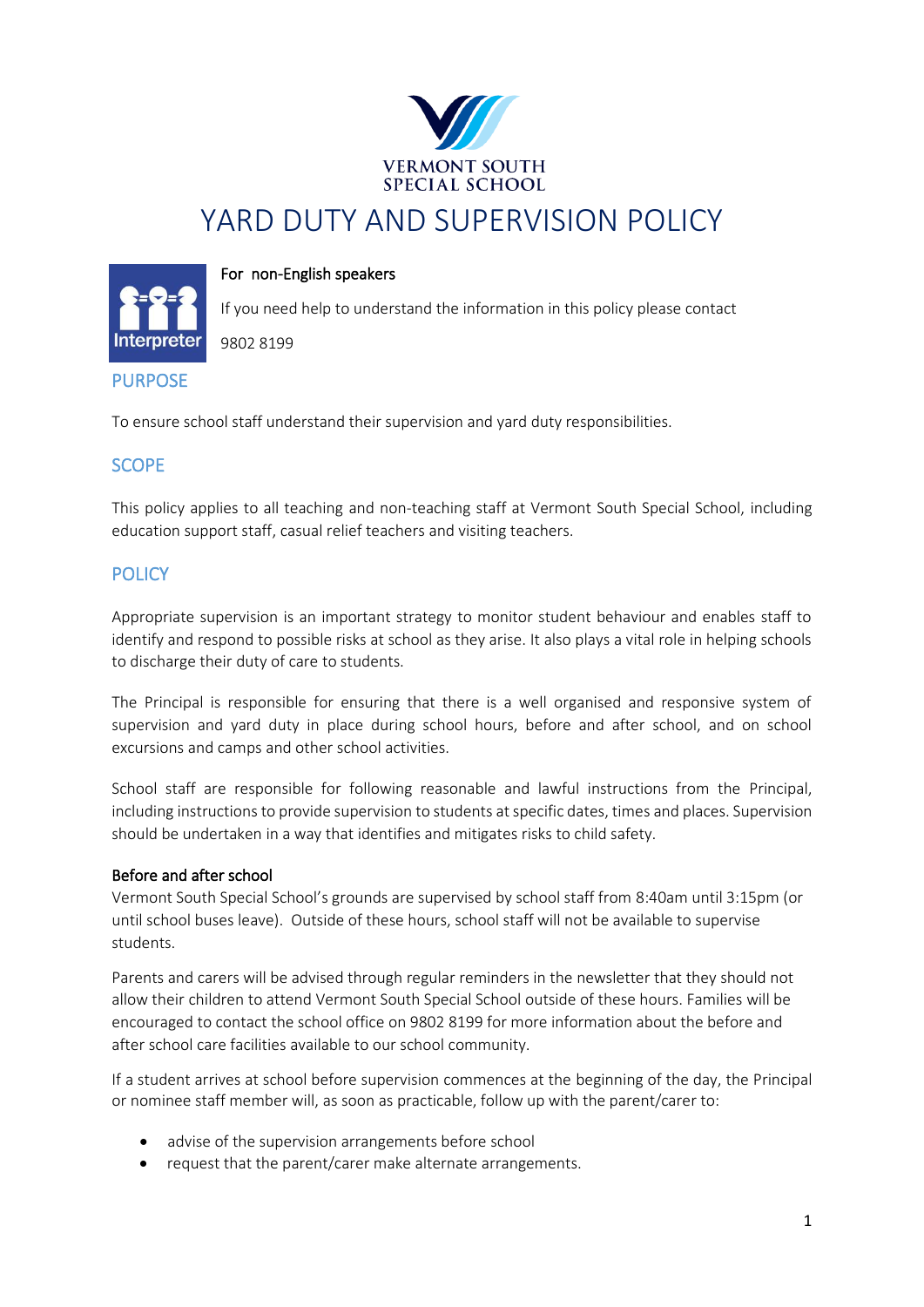If a student is not collected before supervision finishes at the end of the day, the Principal or nominee staff member will consider whether it is appropriate to:

- attempt to contact the parents/carers
- attempt to contact the emergency contacts
- contact Victoria Police and/or Child Protection to arrange for the supervision, care and protection of the student.

# Yard duty

All staff at Vermont South Special School are expected to assist with yard duty supervision and will be included in the weekly yard duty roster.

The Assistant Principal is responsible for preparing and communicating the yard duty roster on a regular basis. At Vermont South Special School, school staff will be designated a specific yard duty area to supervise.

#### Yard duty zones

The designated yard duty areas for our school as at June 2022 are:

| <b>Bus</b>               | Zone 1            | When the buses arrive at 8:40 am, staff to go to doors of<br>buses to collect students and accompany them into the<br>school grounds. Students expected to walk at all times. |
|--------------------------|-------------------|-------------------------------------------------------------------------------------------------------------------------------------------------------------------------------|
| Courtyard                | Zone <sub>2</sub> | Move around the courtyard. Supervise appropriate sand<br>play. Students are to walk in the courtyard.                                                                         |
| Oval                     | Zone 3            | Move around the oval and move around to where the need<br>is. Do not stand still – keep moving!                                                                               |
| Basketball court         | Zone 4            | Move around the basketball and move around to where<br>the need is. Do not stand still - keep moving!                                                                         |
| Playground               | Zone 5            | Remain in the playground area.                                                                                                                                                |
| Foundation<br>playground | Zone 6            | Remain in the Foundation playground area.                                                                                                                                     |
| Reflection               |                   | Ensure that students do not enter the administration area<br>unless they need to see the school nurse.                                                                        |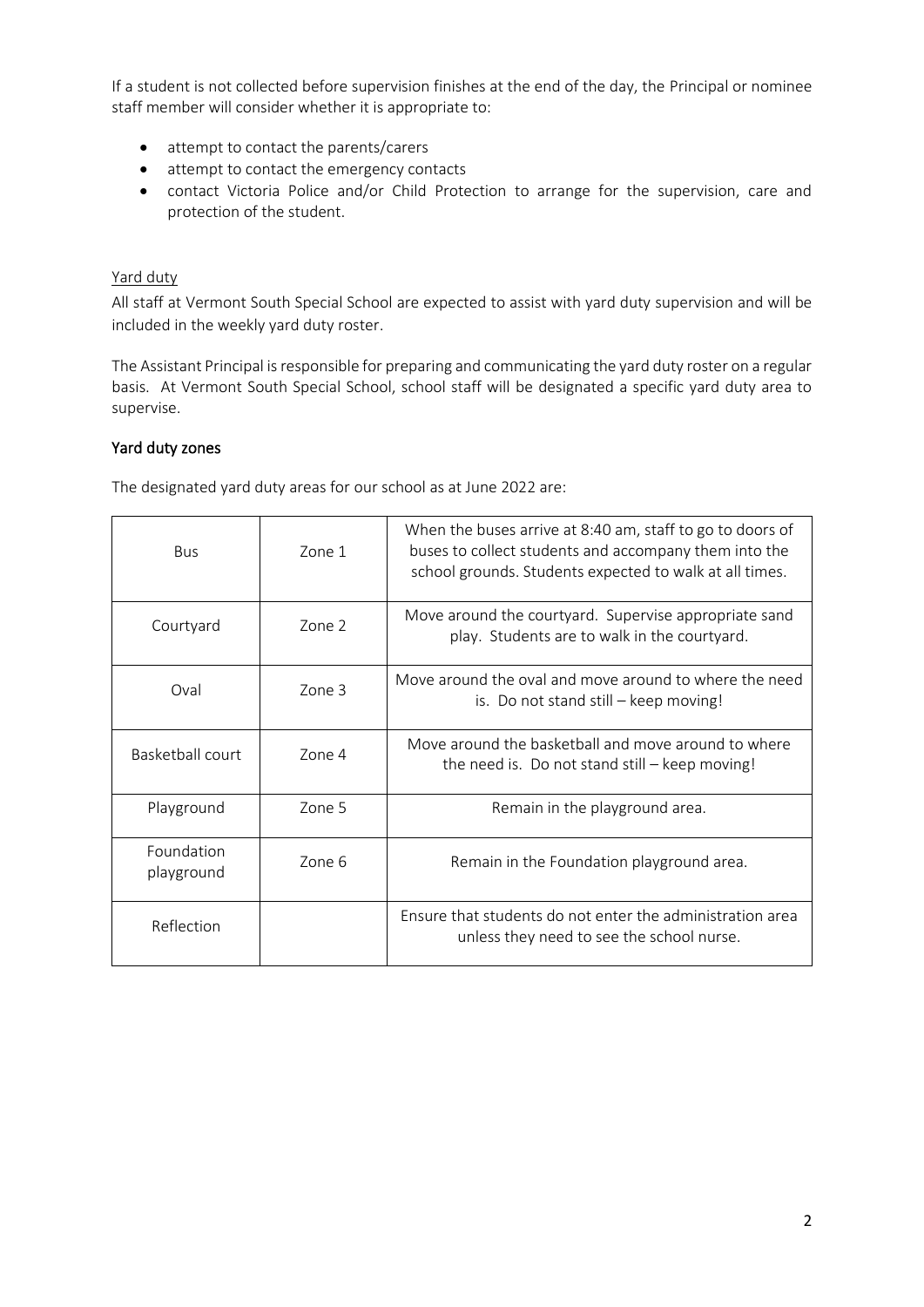

# Yard duty equipment

School staff must:

• wear a provided safety/hi-vis vest whilst on yard duty.

Each staff member on yard duty will be given a bum bag and a yellow vest. See your section leader regarding bum bags for duty.

Bum bags contain:

- a purple card: to be taken by the child if he/she need to visit the school nurse.
- a yellow card: to be taken by the child if being sent to the supervised reflection area
- behaviour tickets (see explanation under 'Student Management')
- tissues
- whistle: to be used in an unsafe situation when you need assistance from another teacher on duty.
- basic First Aid equipment
- asthma pump (in one bum bag that is clearly labelled in Zone 3)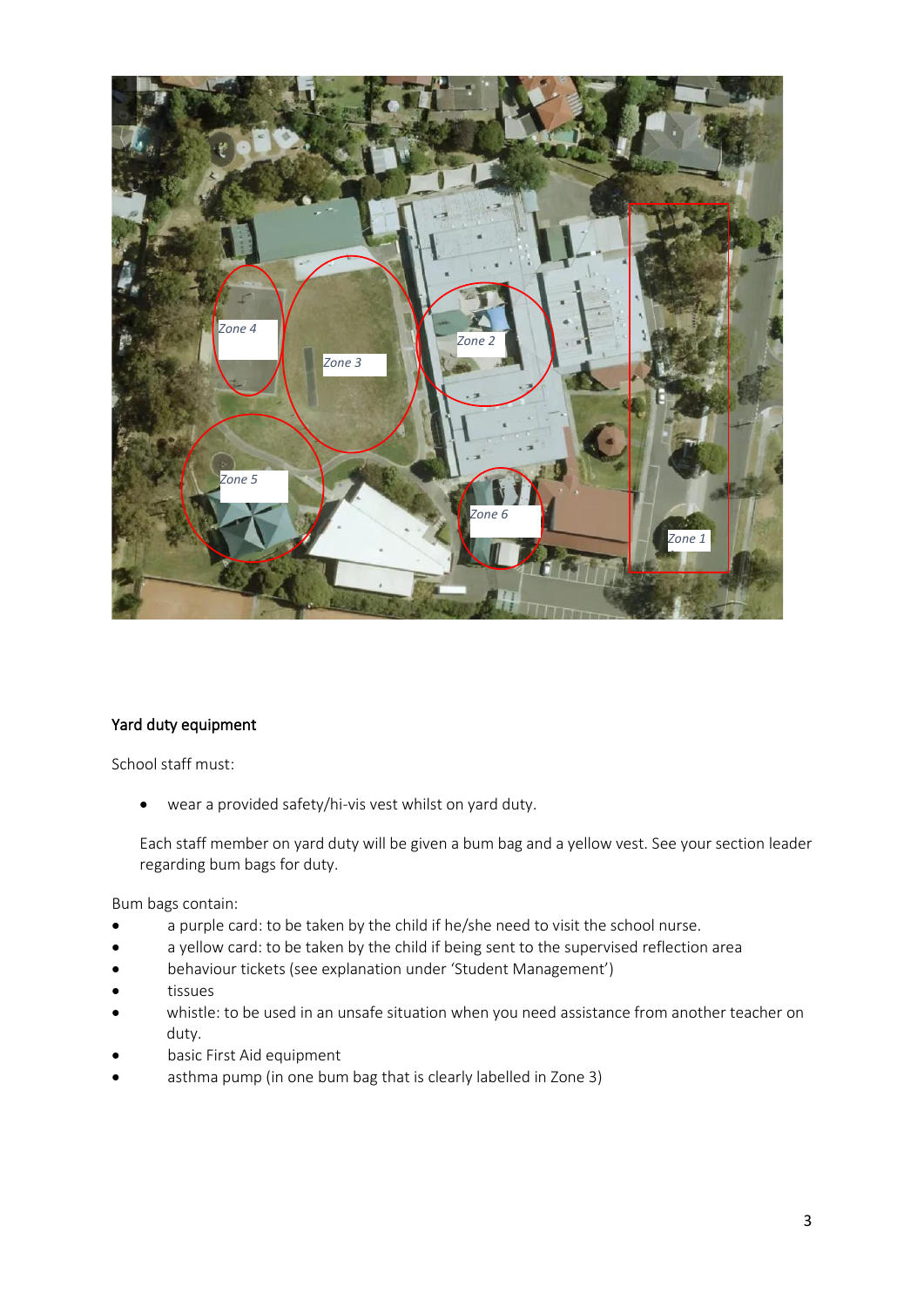#### Yard duty responsibilities

During yard duty, supervising school staff must:

- take their mobile phone on duty
- wear a provided safety/hi-vis vest whilst on yard duty
- methodically move around the designated zone and ensure that all areas are within line of sight to at least one yard duty teacher at a time
- be alert and vigilant
- intervene immediately if potentially dangerous or inappropriate behaviour is observed in the yard
- pro-actively assist children to play happily
- enforce behavioural standards and implement appropriate consequences for breaches of safety rules, in accordance with any relevant disciplinary measures set out in the school's *Student Engagement and Wellbeing* policy
- ensure that students who require first aid assistance receive it as soon as practicable
- log any incidents or near misses as appropriate on SENTRAL
- if being relieved of their yard duty shift by another staff member (for example, where the shift is 'split' into 2 consecutive time periods), ensure that a brief but adequate verbal 'handover' is given to the next staff member in relation to any issues which may have arisen during the first shift.

If the supervising staff member is unable to conduct yard duty at the designated time, they should contact the school office with as much notice as possible prior to the relevant yard duty shift to ensure that alternative arrangements are made.

If the supervising staff member needs to leave yard duty during the allocated time, they should contact the school office but should not leave the designated area until the relieving staff member has arrived in the designated area.

If the relieving staff member does not arrive for yard duty, the staff member currently on duty should contact the school office and not leave the designated area until a relieving staff member has arrived.

Students will be encouraged to speak to the supervising yard duty staff member if they require assistance during recess or lunchtime.

# Classroom

The classroom teacher is responsible for the supervision of all students in their care during class.

If a child is asked to leave the classroom a teacher assistant will accompany /monitor the child. Please see the *Student Wellbeing and Engagement Policy* which states the school's disciplinary procedures.

If a teacher needs to leave the classroom, they should first contact the section leader for assistance. The teacher should then wait until a replacement staff member has arrived at the classroom before leaving.

Students need permission to leave the classroom, including if they need to go to the toilet. If sent on tasks, students need a messenger badge.

# School activities, camps, and excursions

The Principal and leadership team are responsible for ensuring that students are appropriately supervised during all school activities, camps and excursions, including when external providers are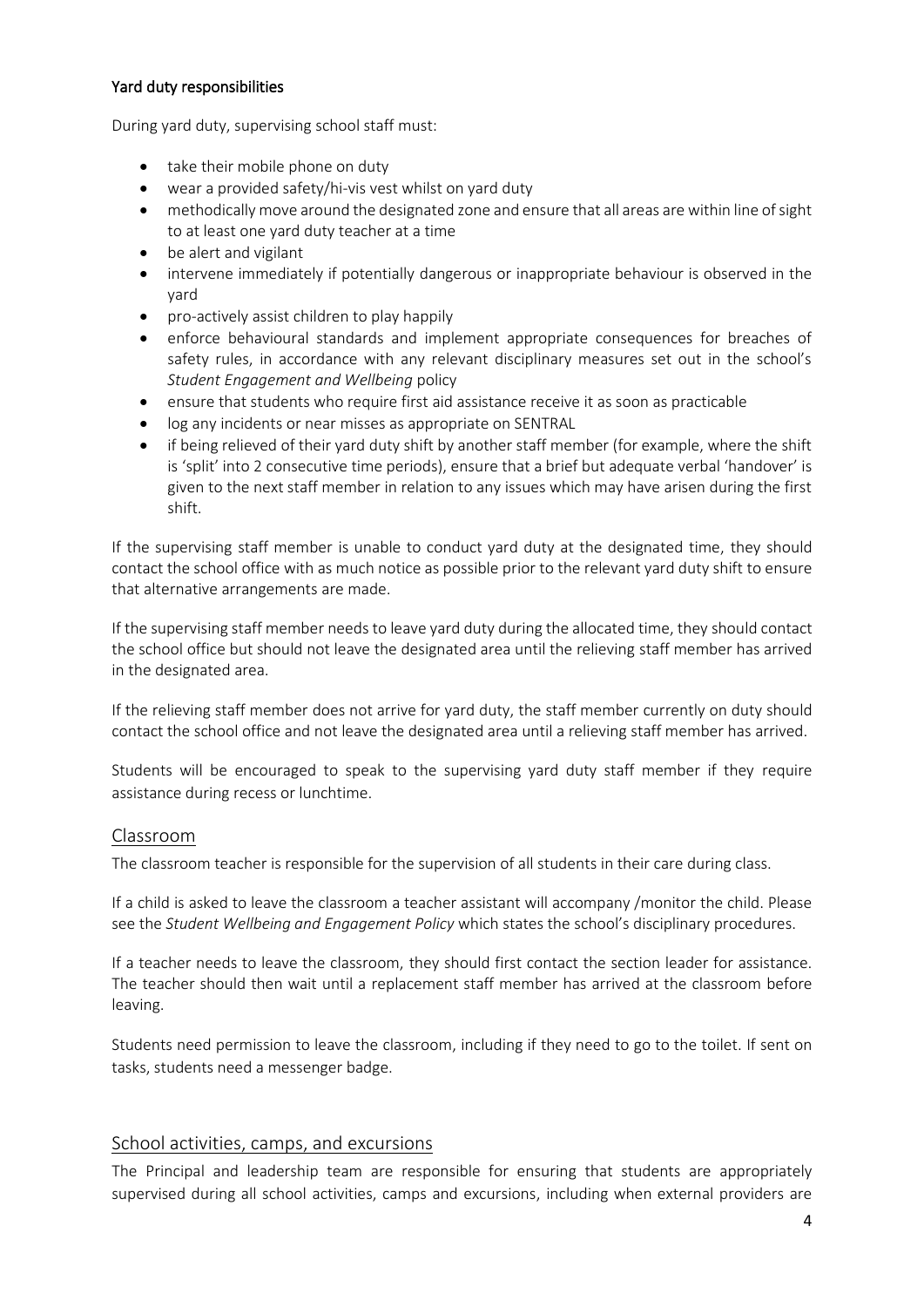engaged to conduct part or all of the activity. Appropriate supervision will be planned for school activities, camps and excursions on an individual basis, depending on the activities to be undertaken and the level of potential risk involved, and will follow the supervision requirements in the Department of Education and Trainin[g Excursions Policy.](https://www2.education.vic.gov.au/pal/excursions/policy)

# Digital devices and virtual classroom

Vermont South Special School follows the Department of Education and Training [Cybersafety and](https://www2.education.vic.gov.au/pal/cybersafety/policy)  [Responsible Use of Technologies Policy](https://www2.education.vic.gov.au/pal/cybersafety/policy) with respect to supervision of students using digital devices.

# Students requiring additional supervision support

Sometimes students will require additional supervision, such as students with disability or other additional needs. In these cases, the Principal or delegate will ensure arrangements are made to roster additional staff as required. This may include on yard duty, in the classroom or during school activities.

# Supervision of student in emergency operating environments

In emergency circumstances our school will follow our Emergency Management Plan, including with respect to supervision.

In the event of any mandatory period of remote or flexible learning our School will follow the operations guidance issued by the Department of Education and Training.

# Other areas requiring supervision

# Afternoon Bus Supervision

A roster system operates for this supervision. A timetable will be circulated to all staff. In addition, the current timetable is displayed on the noticeboard in the Staff Room, inside the Administrative Officer's Office and outside Junior 8 classroom. It is Department policy that parents are not permitted to travel on contracted bus runs.

Staff members on bus duty must ensure orderly and SAFE procedures.

Bell will ring at 3.05pm to ensure that all children will be on their bus by 3.15pm.

*To assist the children to develop responsible behaviours at this time teachers need to:*

- (a) Make sure all children leave their classrooms as soon as the last bell has rung (3.05pm)
- (b) Expect the children in their group to sit or stand quietly until they are checked
- (c) Check that the children are present and mark the bus list
- (d) Expect all children to: (i) Respond when their names are called and wait quietly in line until all children have been checked

(ii) Walk in an orderly manner to their bus.

When walking to the bus there must be an adult at the front and an adult at the rear of the bus line.

# Wet Day / Extreme Weather Duty

A duty roster is available on the Intranet and on the noticeboard in the staffroom.